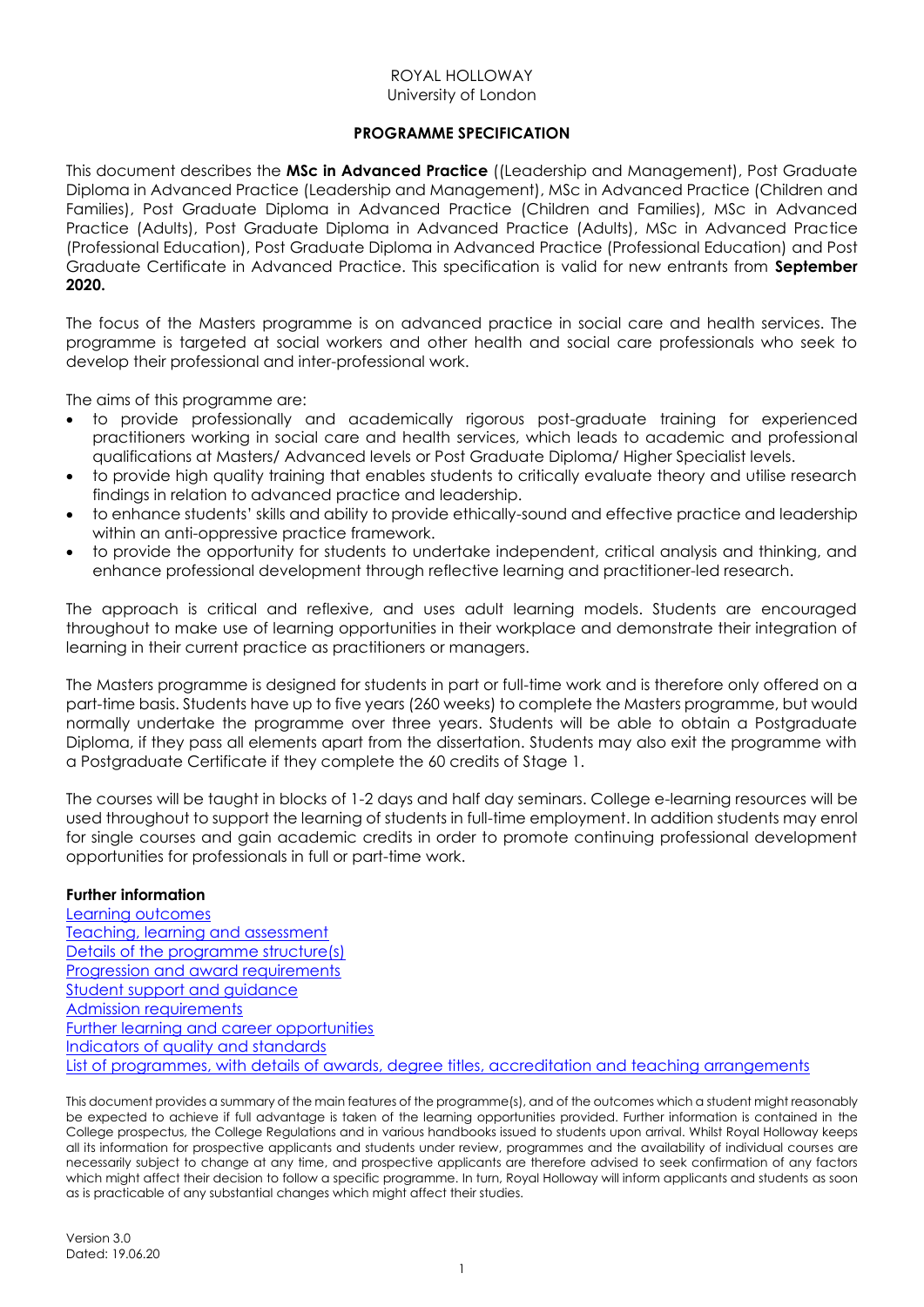# <span id="page-1-0"></span>**Learning outcomes**

The programme will promote high quality research based, ethical social work practice within a multidisciplinary context. Teaching and learning in the programme are closely informed by the active research of staff, and issues of diversity and anti-oppressive social work practice will be integrated throughout the programme. The programme provides opportunities for students to develop and demonstrate the following learning outcomes in relation to knowledge and understanding, skills, and personal attributes and social skills:

# **Knowledge and understanding:**

- contemporary theories, frameworks and research on risk and protective factors that influence human behaviour and development;
- contemporary issues in welfare policy and practice;
- key theoretical perspectives and frameworks for assessing and intervening effectively to safeguard and promote the welfare of service users in specialist contexts;
- key theoretical perspectives and frameworks for the provision of effective leadership and supervision in social care and health services;
- key theoretical perspectives and frameworks for understanding inter-professional practice in social care and health services;
- models of adult learning and effective ways of promoting the professional development of others working in social care and health services;
- key approaches and methods in researching professional practice.

# **Skills:**

- critically analyse, evaluate and interpret the evidence underpinning relevant policy and practice in the student's own field of work; \*
- critically apply this knowledge as a framework for understanding and delivering effective leadership and advanced practice with service users from diverse backgrounds in the student's own work contexts;\*
- offer leadership to others in the form of consultation, supervision, practice assessment, training and management; \*
- critically reflect on the student's role in their organisation, and how the role is effectively practised;
- critically analyse and evaluate the needs of users of services and make informed decisions about the provisions of resources based on clarity of view;
- clearly communicate decisions and the reasoning behind them to others within and outside their organisation;\*
- use research methods training to understand the shape and pattern of organisational responses and to use this understanding to design and undertake research to inform effective future provisions;\*
- practise in a reflective, sensitive, observant and ethical way within an anti-oppressive practice framework with service users and other professionals.\*

# **Personal attributes and social skills:**

In addition, the programme fosters the development of a range of personal attributes that are important in students' professional work, and that strengthen their abilities to engage in continuing professional development and to contribute to their profession and wider community. These include:

- self-awareness and the willingness to attempt to correct any adverse influences;\*
- empathy and insight;\*
- creativity, leadership and enterprise;\*
- self-motivation;\*
- awareness of responsibility as a local, national and international citizen;\*
- confidence and competence in working with difference and diversity;\*
- flexibility and adaptability;\*
- confidence (in deploying the appropriate specialist advanced practice and leadership skills as required in the field of study);
- highly developed professional values and attitudes ( for social workers see GSCC (2002) Code of Practice for Social Care Workers);\*
- the capacity for critical analysis, reflection and reflexivity.\*

\* transferable skills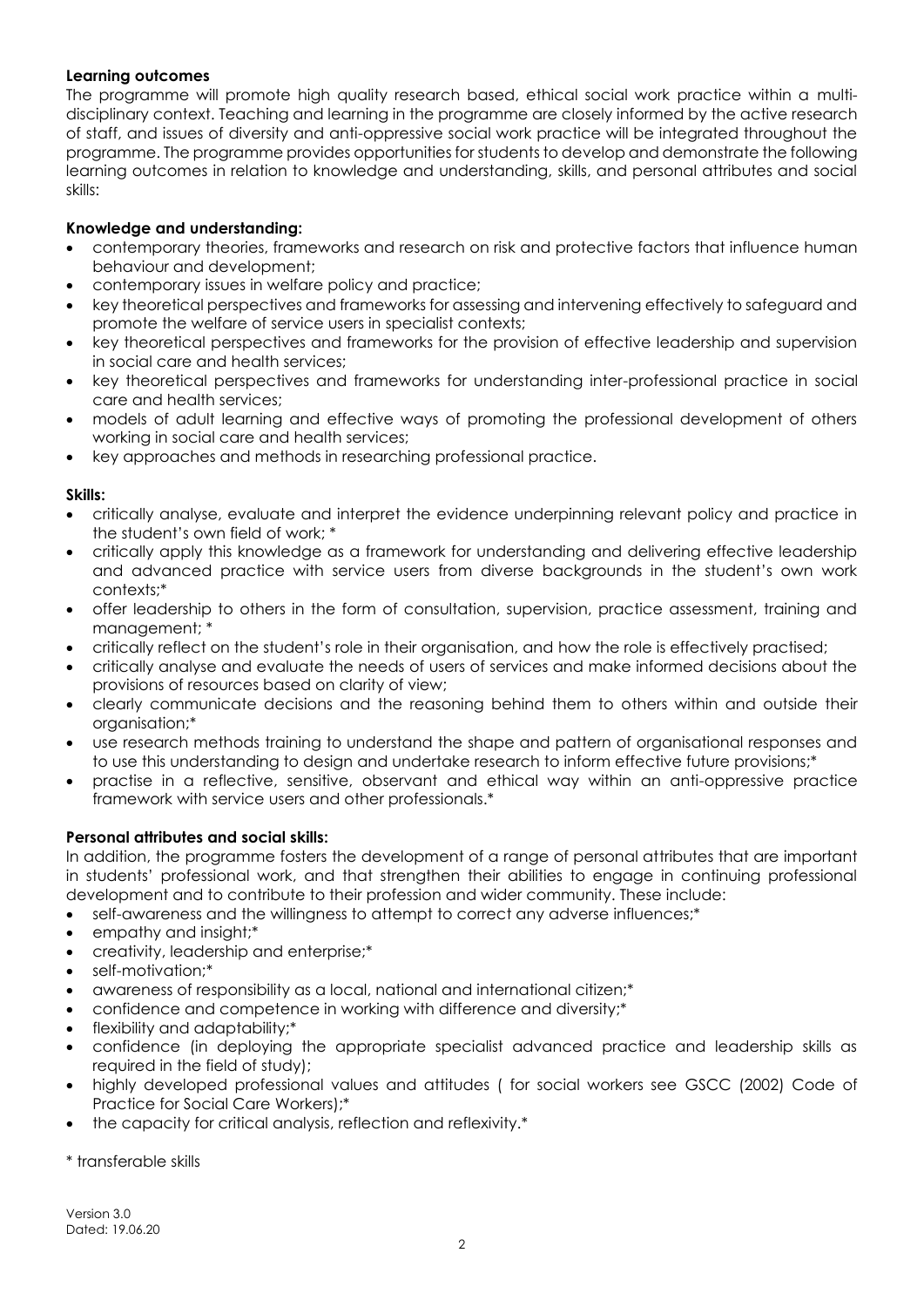### [Back to top](#page-0-0)

### <span id="page-2-0"></span>**Teaching, learning and assessment**

Teaching and learning take place in both academic and practice settings. A range of teaching methods are employed including lectures, seminars, workshops, individual and group tutorials, virtual/e-learning materials, guided independent research, guided independent study, observations, case discussions and practice presentations. Teaching approaches are based on the principles of adult learning, so that students will be encouraged to make use of College as well as work-based opportunities for learning. Key course components will be taught in 1-2 day blocks at the Bedford Square campus with additional half day group seminars.

Each of the courses will be assessed separately and different methods used. The methods used to assess knowledge, values and skills will include essays, case study analysis, oral presentations, direct observation and use of video material, reflective commentaries, practice evidence and the dissertation. Course coordinators will be responsible for the assessment of each course and another member of the staff team will moderate the process. Service users and carers will be involved in all aspects of the programme, including teaching, management and assessment processes.

### [Back to top](#page-0-0)

### <span id="page-2-1"></span>**Details of the programme structure(s)**

In order to facilitate involvement of students in professional practice, we will be providing some flexibility in the programme structure. For example students may do courses for continuing professional development purposes and obtain a transcript of learning. Students will have up to five years to complete the programme, however, we would normally expect students to complete the programme in three years and follow the three stages outlined below:

Students can obtain further details from the Programme Handbook. Credits are indicated in brackets, and indicate proportional weighting towards the MA, PGDip and PGCert classification grade.

### **Stage One:**

Students take: Option courses to the value of 60 credits (see options below)

#### **Stage Two:**

Students take: Option courses to the value of 60 credits (see options below)

### **Stage Three:**

HC5904 - Conducting Research and Writing for Publication (60 credits)

#### **Option Courses**

HC5905 - Advanced Practice in Child Protection and Family Support (20 credits)

HC5906 - Advanced Practice in Public Law Family Court Proceedings (20 credits)

- HC5907 Children with Sexual Harmful Behaviour (run in partnership with the NSPCC) (20 credits)
- HC5908 Practice Educator Standards (PEPS) 2 (20 credits)
- HC5909 Supervision of Professional Practice (20 credits)
- HC5902 Inter-Professional Working: Power, Identity and Organisational Culture (20 credits)

HC5911 – Understanding Personality Disorders: Implications for parents, parenting and child development (20 credits)

- HC5912 Working with Domestic Violence: A skills based course for advanced practitioners (20 credits)
- HC5901 Values and Ethics for Advanced Practitioners, Leaders and managers (20 credits)
- HC5903 Risk and Decision-Making (40 credits)
- HC5910 Project Development: Advanced Practice for Leadership and Innovation (40 credits)
- HC5913 Leading and Managing in Systems (20 credits)
- HC5915 Advanced Practice Safeguarding Adults at Risk (20 credits)
- HC5916 Advanced Practice Putting Personalisation into Practice (20 credits)
- HC5919 Systemic Practice with Families and Organisations: Course 1 (20 credits)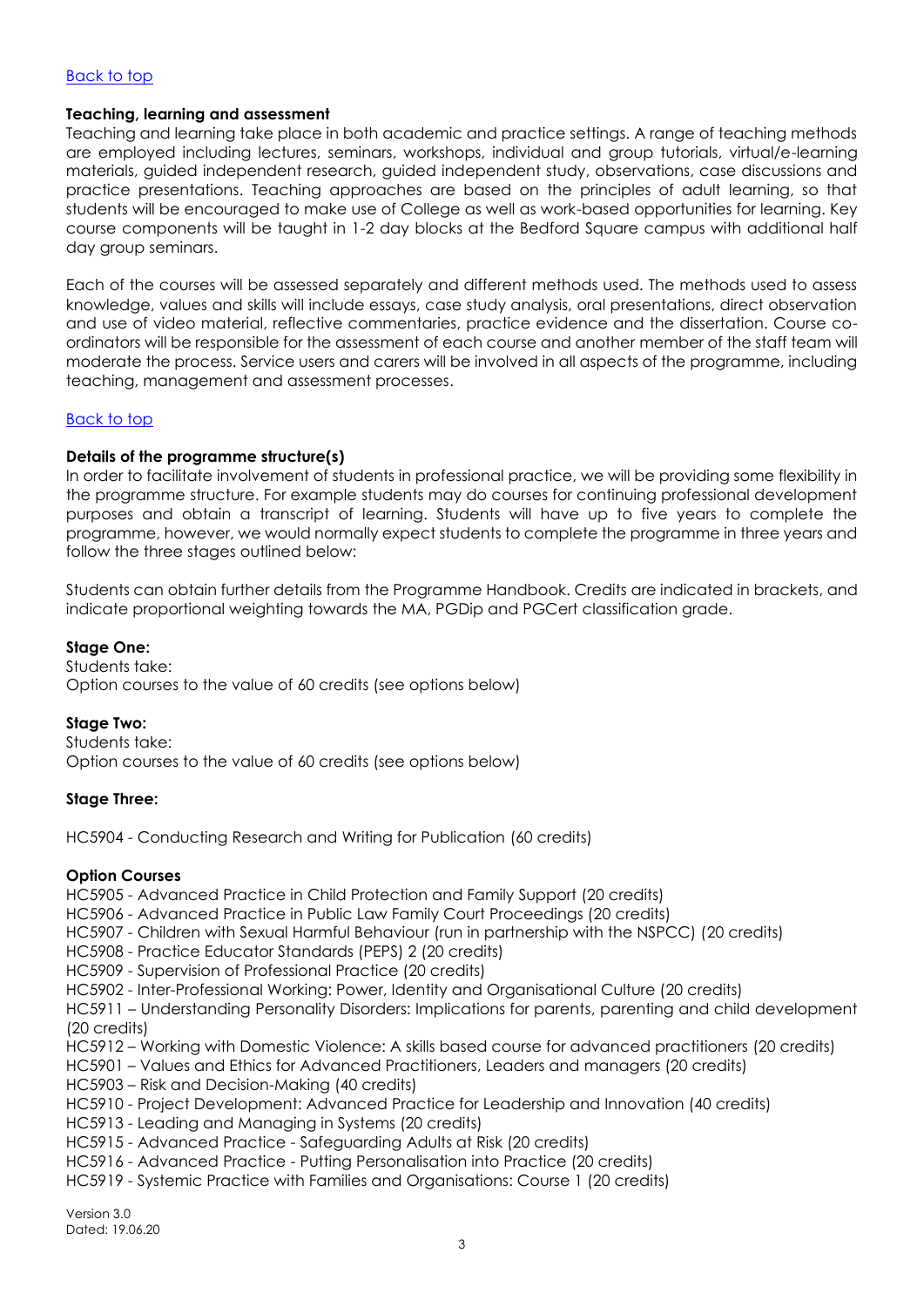HC5920 - Systemic Practice with Families and Organisations: Course 2 (20 credits) HC5921 - Systemic Practice with Families and Organisations: Course 3 (20 credits) HC5918 –Supporting and assessing CPD (20 credits) HC5917 - Practice Educator Professional Standards Stage 1

### [Back to top](#page-0-0)

### <span id="page-3-0"></span>**Progression and award requirements**

In order to progress to the second stage of the programme, students must pass Stage 1 with a mark of at least 50% for all assessed elements. In order to progress to the dissertation stage, students must pass Stage 2 with a mark of at least 50% in all assessed elements.

To pass the **Masters** programme a student must achieve an overall weighted average of at least 50.00%, with no mark in any course which counts towards the final assessment falling below 50%. Failure marks between 40-49% can be condoned in courses which constitute up to a maximum of 40 credits, provided that the overall weighted average is at least 50.00%, but a failure mark (i.e. below 50%) in the dissertation cannot be condoned.

The Masters degree with Merit may be awarded if a student achieves an overall weighted average of 60.00% or above, with no mark in any course which counts towards the final assessment falling below 50%.

The Masters degree with Distinction may be awarded if a student achieves an overall weighted average of 70.00% or above, with no mark in any course which counts towards the final assessment falling below 50%.

The **Postgraduate Diploma** may be awarded if a student achieves an overall weighted average of at least 50.00%, with no mark in any taught course which counts towards the final assessment falling below 50% *and* has either chosen not to proceed to the dissertation, or has failed the dissertation on either the first or second attempt. Failure marks in the region 40-49% are not usually condoned for the award of a Postgraduate Diploma, but if they are, such condoned fails would be in courses which do not constitute more than 40 credits.

The Postgraduate Diploma with Merit may be awarded if a student achieves an overall weighted average of 60.00% or above, with no mark in any course which counts towards the final assessment falling below 50%.

The Postgraduate Diploma with Distinction may be awarded if a student achieves an overall weighted average of 70.00% or above, with no mark in any course which counts towards the final assessment falling below 50%.

The Postgraduate Certificate may be awarded if a student achieves an overall weighted average of at least 50.00%, with no mark in any taught course which counts towards the final assessment falling below 50%. Failure marks in the region 40-49% are not usually condoned for the award of a Postgraduate Certificate.

The Postgraduate Certificate with Merit may be awarded if a student achieves an overall weighted average of 60.00% or above, with no mark in any course which counts towards the final assessment falling below 50%.

The Postgraduate Certificate with Distinction may be awarded if a student achieves an overall weighted average of 70.00% or above, with no mark in any course which counts towards the final assessment falling below 50%.

[Back to top](#page-0-0)

### **Student support and guidance**

- The Programme Director will be responsible for the overall management and smooth running of the programme, including evaluation and quality assurance processes. All courses will also have a course co-ordinator who will be responsible for co-ordinating the teaching and assessment for their course.
- All students on this programme will be allocated a personal adviser, who is contactable throughout the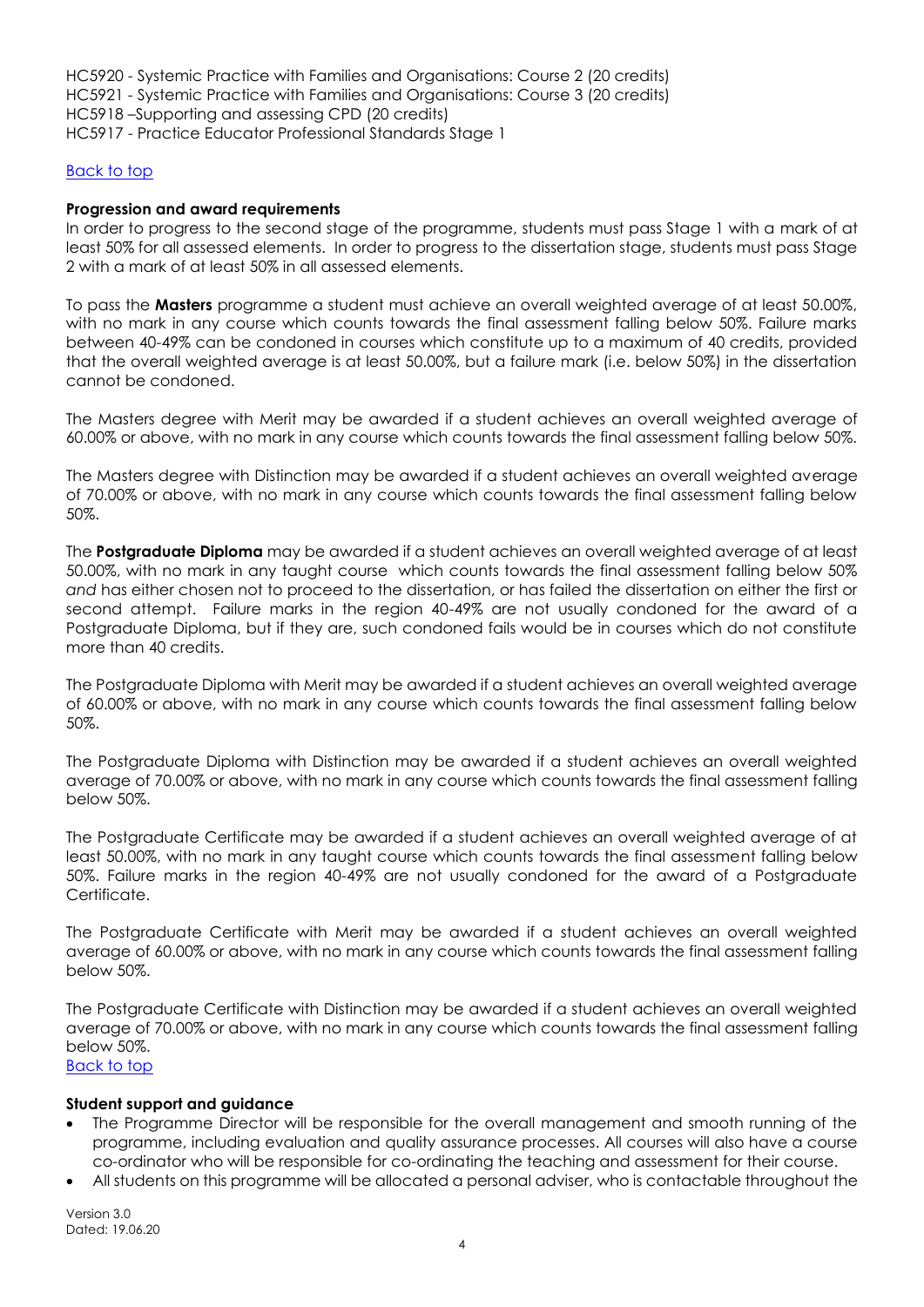year during office hours. The adviser's role is to advise on professional, academic, pastoral and welfare issues.

- Other teaching staff will be available via their e-mail addresses, which are published in the programme handbook.
- Detailed student handbook and course resources will be available both in the Departmental Office and on the Departmental website.
- Extensive supporting materials and learning resources are available in College libraries (including Senate House) and the Computer Centre. In addition we will provide a selection of key texts for reference only at the Bedford Square office. Relevant journal articles will also be made available via Moodle, the College's e-learning resource.
- The College Careers Service and Departmental Careers Service Liaison Officer can offer individual careers advice and support.
- Students will have access to all College and University support services, including Student Counselling Service, Health Centre and the Educational Support Office.
- Regular communication with students will take place via e-mail correspondence and Moodle. Students will be asked to evaluate each course both verbally and in writing. Serious consideration will be given to student feedback and changes communicated to students. In addition student representatives will be asked to attend the programme management committee meetings.
- A management committee made up of course staff, partner agencies, service user representatives and student representatives will support the programme. We will encourage students to elect two representatives to attend these meetings.

# <span id="page-4-0"></span>[Back to top](#page-0-0)

### <span id="page-4-1"></span>**Admission requirements**

For details of admissions requirements please refer to the [Course Finder](https://www.royalholloway.ac.uk/socialwork/coursefinder/mscadvancedpractice.aspx)

### [Back to top](#page-0-0)

### <span id="page-4-2"></span>**Further learning and career opportunities**

A postgraduate learning experience of this kind will assist students in thinking more deeply and critically about their work and setting and about the roles they take within it. The Department runs, in collaboration with SWan, a Doctorate in Professional Studies (Health and Social Care Practice) which students who wish to pursue further study could participate in. The Department also offers the standard PhD option.

As well as providing a firm foundation for further postgraduate study and research, this programme will provide knowledge and skills that are transferable to a wide variety of employment opportunities in advanced practice, leadership and management in social care and health services. For further details please refer to the [Careers Service](http://www.rhul.ac.uk/careers/home.aspx)

#### [Back to top](#page-0-0)

#### <span id="page-4-3"></span>**Indicators of quality and standards**

This programme builds on the successful Graduate Diploma in Work with Children and Families (Specialist level award in Social Work) and Graduate Diploma in Work with Adults. The partnership that manages that programme comprises of 30 London local authorities, CAFCASS, NSPCC and Barnados. It is planned to retain the robust partnership structures that exist with employer agencies and service user groups, such as ATD Fourth World, Barnardos Young People's Group and the Department's Service Users and Carers Advisory Group. Feedback from students, partner agency representatives and the external examiners has formed an integral part of the successful development of the Graduate Diploma programme and it is proposed that these processes continue. Annually we will continue to submit quality assurance reports for the HCPC and College.

Royal Holloway's position as one of the UK's leading research-intensive institutions was confirmed by the results of the most recent Research Assessment Exercise (RAE 2008) conducted by the Higher Education Funding Council (HEFCE). The new scoring system for the RAE 2008 measures research quality in four categories, with the top score of 4\* indicating quality that is world-leading and of the highest standards in terms of originality, significance and rigour. 60% of the College's research profile is rated as world-leading